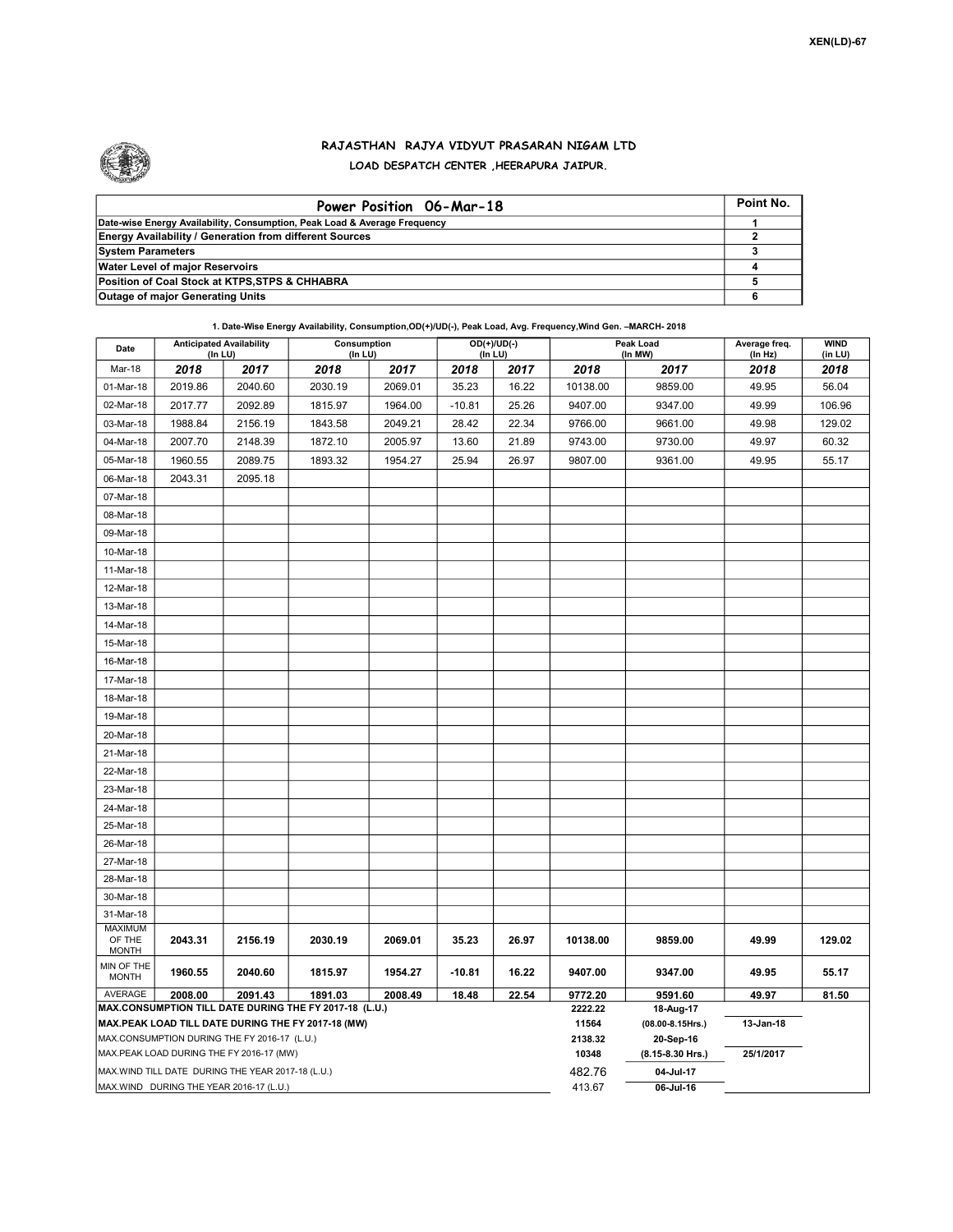|          | (In LU)                                                                            |                                           |                                  |                                     |  |  |  |  |  |  |  |
|----------|------------------------------------------------------------------------------------|-------------------------------------------|----------------------------------|-------------------------------------|--|--|--|--|--|--|--|
| S.No.    | Sources Available to Rajasthan / Installed<br>Capacity as on 30.09.2016<br>(In MW) | Prior<br>assessment of<br>Avail. For next | Prior<br>assessment of<br>Avail. | Actual<br>Energy<br><b>Received</b> |  |  |  |  |  |  |  |
|          |                                                                                    | Day                                       | 5-Mar-18                         |                                     |  |  |  |  |  |  |  |
| 1        | KTPS (1240/1240)                                                                   | 204.00                                    | 246.00                           | 216.59                              |  |  |  |  |  |  |  |
| 2        | STPS (1500/1500)                                                                   | 220.00                                    | 220.00                           | 180.87                              |  |  |  |  |  |  |  |
| 3        | DHOLPUR GAS CCPP (330/330)                                                         | 0.00                                      | 0.00                             | 0.00                                |  |  |  |  |  |  |  |
| 4        | RAMGARH (273.5/273.5)                                                              | 40.00                                     | 41.00                            | 41.17                               |  |  |  |  |  |  |  |
| 5        | RAPP-A(200/200)                                                                    | 43.00                                     | 43.00                            | 44.18                               |  |  |  |  |  |  |  |
| 6        | MAHI (140/140)<br>CHAMBAL (RPS+JS) (135.5/271)                                     | 0.00                                      | 0.00                             | 9.11                                |  |  |  |  |  |  |  |
| 7<br>8   | <b>GIRAL LIGNITE (250/250)</b>                                                     | 38.62<br>0.00                             | 38.62<br>0.00                    | 35.68<br>0.00                       |  |  |  |  |  |  |  |
| 9        | CHHABRA TPS 1000/1000)                                                             | 164.00                                    | 164.00                           | 228.47                              |  |  |  |  |  |  |  |
| 10       | ADANI (TPS) + KALISINDH (TPS)                                                      | 271.00                                    | 271.00                           | 210.06                              |  |  |  |  |  |  |  |
|          | (1200+1200/1320+1200)                                                              |                                           |                                  |                                     |  |  |  |  |  |  |  |
| 11       | WIND FARM (3980.40/4119.15)                                                        | 65.50                                     | 27.25                            | 55.17                               |  |  |  |  |  |  |  |
| 12       | SOLAR POWER(737.70/1295.70)                                                        | 123.72                                    | 0.00                             | 0.00                                |  |  |  |  |  |  |  |
| 13       | CAPTIVE POWER PLANTS                                                               | 0.00                                      | 0.00                             | 0.00                                |  |  |  |  |  |  |  |
| 14       | REGIONAL (INTRA STATE) O.A. (VLTPS)                                                | 0.00                                      | 0.00                             | 0.00                                |  |  |  |  |  |  |  |
| 15       | OPEN ACCESS                                                                        | 28.60<br>5.00                             | 25.62<br>3.00                    | 25.91<br>4.82                       |  |  |  |  |  |  |  |
| 16<br>17 | BIOMASS - (101.95/119.25)<br>BARSINGHSAR LTPS(250/250)                             | 49.00                                     | 50.00                            | 48.36                               |  |  |  |  |  |  |  |
| 18       | RAJWEST (1080/1080)                                                                | 201.00                                    | 201.00                           | 173.74                              |  |  |  |  |  |  |  |
|          | <b>TOTAL (A): 1-18</b>                                                             | 1453.44                                   | 1330.49                          | 1274.13                             |  |  |  |  |  |  |  |
| 19       | <b>BBMB COMPLEX</b>                                                                |                                           |                                  |                                     |  |  |  |  |  |  |  |
|          | a) BHAKRA(230.79/1516.3)                                                           | 28.47                                     | 27.50                            | 28.03                               |  |  |  |  |  |  |  |
|          | b) DEHAR (198/990)                                                                 | 6.36                                      | 5.80                             | 6.36                                |  |  |  |  |  |  |  |
|          | c) PONG (231.66/396)                                                               | 30.22                                     | 34.08                            | 31.99                               |  |  |  |  |  |  |  |
|          | TOTAL: a TO c                                                                      | 65.05                                     | 67.38                            | 66.38                               |  |  |  |  |  |  |  |
| 20       | <b>CENTRAL STATIONS</b>                                                            |                                           |                                  |                                     |  |  |  |  |  |  |  |
|          | d) SINGRAULI (300/2000)<br>e) RIHAND<br>(310.24/3000)                              | 83.64                                     | 83.64                            | 83.64                               |  |  |  |  |  |  |  |
|          | f) UNCHAHAR-I(20/420)                                                              | 126.96<br>5.97                            | 124.91<br>6.12                   | 125.44<br>5.64                      |  |  |  |  |  |  |  |
|          | q) UNCHAHAR-II& III(61/630)                                                        | 22.59                                     | 22.30                            | 15.55                               |  |  |  |  |  |  |  |
|          | h) INDIRA GANDHI STPS(JHAJHAR) 0.00/1500)                                          | 0.00                                      | 0.00                             | 0.00                                |  |  |  |  |  |  |  |
|          | i) NCTPS DADRI St-II (43.22/980) + DADRI-TH                                        | 9.86                                      | 8.53                             | 5.89                                |  |  |  |  |  |  |  |
|          | j) DADRI GAS (77/830)                                                              | 0.00                                      | 0.53                             | 0.53                                |  |  |  |  |  |  |  |
|          | k) ANTA<br>(83.07/419)                                                             | 10.68                                     | 7.72                             | 6.35                                |  |  |  |  |  |  |  |
|          | I) AURAIYA<br>(61.03/663)                                                          | 0.00                                      | 0.00                             | 0.00                                |  |  |  |  |  |  |  |
|          | m) NAPP<br>(44/440)                                                                | 9.67                                      | 9.67                             | 9.67                                |  |  |  |  |  |  |  |
|          | $n)$ RAPP-B<br>(125/440)                                                           | 33.67                                     | 33.67                            | 33.67                               |  |  |  |  |  |  |  |
|          | o) RAPP-C<br>(88/440)<br>p) SALAL<br>(20.36/690)                                   | 9.57<br>0.61                              | 9.57<br>0.63                     | 9.57<br>0.86                        |  |  |  |  |  |  |  |
|          | (70.37/720)<br>q) URI                                                              | 10.32                                     | 10.92                            | 8.98                                |  |  |  |  |  |  |  |
|          | r) TANAKPUR<br>(10.86/94)                                                          | 0.10                                      | 0.10                             | 0.10                                |  |  |  |  |  |  |  |
|          | s) CHAMERA - (105.84/540)                                                          | 3.92                                      | 3.53                             | 3.92                                |  |  |  |  |  |  |  |
|          | t) CHAMERA-II (29.01/300)                                                          | 1.06                                      | 1.06                             | 1.11                                |  |  |  |  |  |  |  |
|          | u) CHAMERA-III (25.21/231)                                                         | 0.75                                      | 0.75                             | 0.75                                |  |  |  |  |  |  |  |
|          | v) DHAULIGANGA (27/280)                                                            | 0.81                                      | 0.81                             | 0.81                                |  |  |  |  |  |  |  |
|          | w) DULHASTI (42.42/390)                                                            | 2.18                                      | 2.39                             | 2.39                                |  |  |  |  |  |  |  |
|          | x) SEWA (13/120)                                                                   | 1.63                                      | 1.63                             | 1.63                                |  |  |  |  |  |  |  |
|          | y) NJPC (112.00/1500) + RAMPUR(31.808/412.02)                                      | 5.95                                      | 6.12                             | 6.49                                |  |  |  |  |  |  |  |
|          | z) TEHRI (75/1000)<br>aa) KOTESHWR (33.44/400) + PARBATI3 (56.73/520)              | 5.21<br>2.55                              | 5.51<br>2.55                     | 5.21<br>5.38                        |  |  |  |  |  |  |  |
|          | ab) TALA                                                                           | 0.18                                      | 0.34                             | 0.34                                |  |  |  |  |  |  |  |
|          | ac) MUNDRA UMPP (380/4000)                                                         | 72.96                                     | 64.68                            | 60.74                               |  |  |  |  |  |  |  |
|          | ad) SASAN (372/3960)                                                               | 89.34                                     | 84.68                            | 84.68                               |  |  |  |  |  |  |  |
|          | ae) FRKKA+KHLGN+TLCHR (70.18/3940)                                                 | 18.64                                     | 23.57                            | 17.99                               |  |  |  |  |  |  |  |
|          | af) URS POWER(DADRI TH-I)                                                          | 0.00                                      | 0.00                             | 0.00                                |  |  |  |  |  |  |  |
|          | TOTAL SCHEDULE(a TO af)                                                            | 593.85                                    | 583.31                           | 563.70                              |  |  |  |  |  |  |  |
|          | LOSSES                                                                             | $-28.34$                                  | $-27.75$                         | $-29.67$                            |  |  |  |  |  |  |  |
|          | <b>NET SCHEDULED</b>                                                               | 565.50                                    | 555.57                           | 534.03                              |  |  |  |  |  |  |  |
| 21       | BILATERAL (REG.) EXCL. BANKING<br><b>BANKING</b>                                   | 5.45<br>0.00                              | 5.45<br>0.00                     | 5.45<br>0.00                        |  |  |  |  |  |  |  |
| 22<br>23 | BILATERAL(INTER-REG.). EXCLUDING (ISOA &                                           | 100.67                                    | 87.98                            | 87.76                               |  |  |  |  |  |  |  |
| 24       | BANKING)<br>INTER STATE OPEN ACCESS (BILATERAL+IEX)                                | $-28.60$                                  | $-25.62$                         | $-25.91$                            |  |  |  |  |  |  |  |
| 25       | <b>INDIAN ENERGY EXCHANGE</b>                                                      | $-53.16$                                  | $-8.07$                          | $-8.07$                             |  |  |  |  |  |  |  |
|          | <b>TOTAL(B): (19 TO 25)</b>                                                        | 589.87                                    | 630.07                           | 593.25                              |  |  |  |  |  |  |  |
|          | TOTAL GENERATION (A +B): 1 TO 25                                                   |                                           |                                  | 1867.38                             |  |  |  |  |  |  |  |
|          | OVER DRAWAL (+)/UNDER DRAWAL (-)                                                   |                                           |                                  | 25.94                               |  |  |  |  |  |  |  |
|          | <b>GRAND TOTAL</b>                                                                 | 2043.31                                   | 1960.55                          | 1893.33                             |  |  |  |  |  |  |  |
|          | <b>LAST YEAR</b>                                                                   | 2095.18                                   | 2089.75                          | 1954.27                             |  |  |  |  |  |  |  |

## 2.Anticipated Availability/Generation From Different Sources